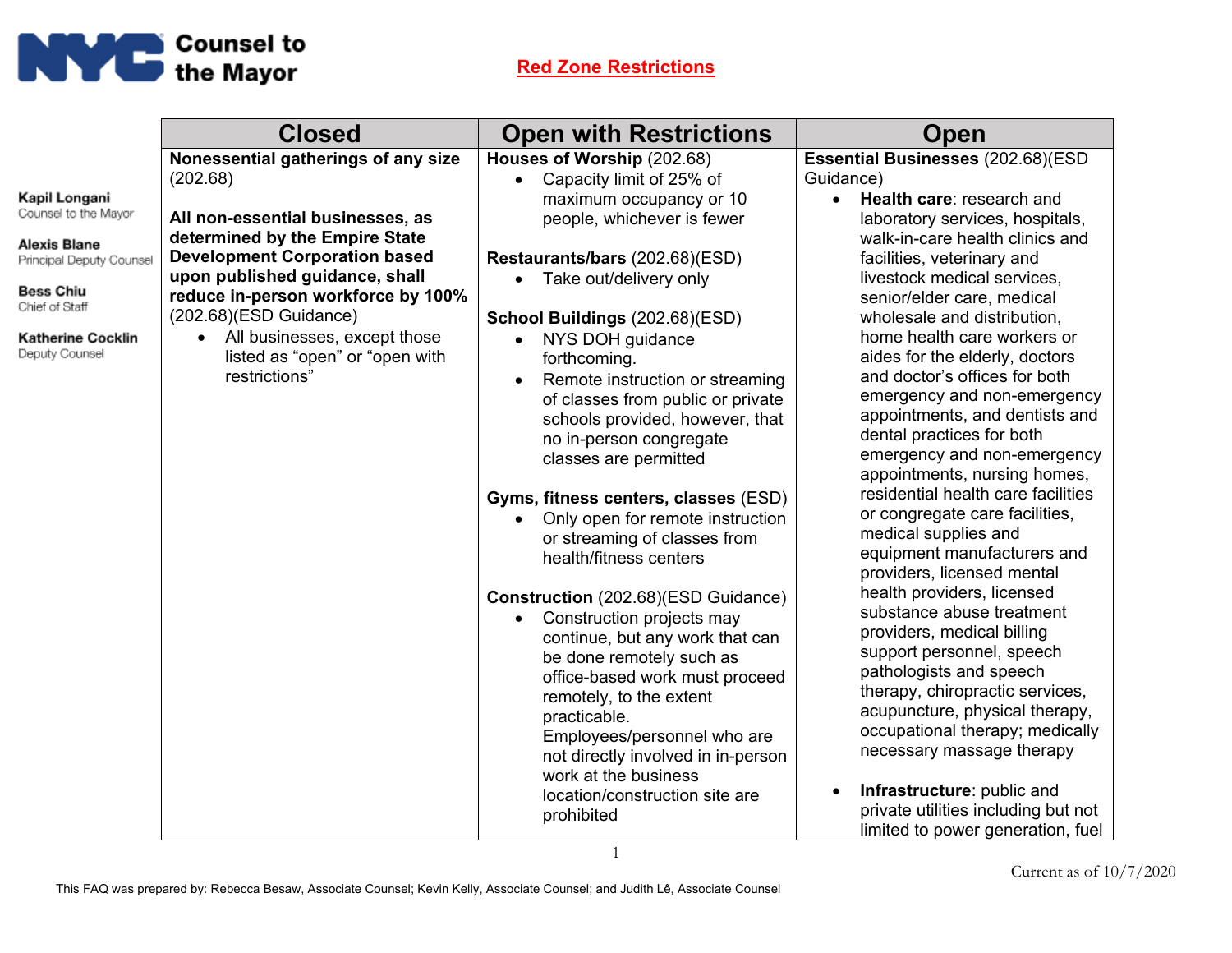| <b>Closed</b> | <b>Open with Restrictions</b>                                                                                                                                                                                                                                                                                                                                                                                                                                                                                                                                                                                                                                                                                                                                                                                                                   | Open                                                                                                                                                                                                                                                                                                                                                                                                                                                                                                                                                                                                                                                                                                                                                                                                                                                                                                                                                                 |
|---------------|-------------------------------------------------------------------------------------------------------------------------------------------------------------------------------------------------------------------------------------------------------------------------------------------------------------------------------------------------------------------------------------------------------------------------------------------------------------------------------------------------------------------------------------------------------------------------------------------------------------------------------------------------------------------------------------------------------------------------------------------------------------------------------------------------------------------------------------------------|----------------------------------------------------------------------------------------------------------------------------------------------------------------------------------------------------------------------------------------------------------------------------------------------------------------------------------------------------------------------------------------------------------------------------------------------------------------------------------------------------------------------------------------------------------------------------------------------------------------------------------------------------------------------------------------------------------------------------------------------------------------------------------------------------------------------------------------------------------------------------------------------------------------------------------------------------------------------|
|               | Lawyers (ESD Guidance)<br>To the extent servicing essential<br>$\bullet$<br>businesses may be in-person<br>Work in support of an essential<br>$\bullet$<br>business or service should be<br>conducted as remotely as<br>possible<br>Real estate services (ESD Guidance)<br>Services may be in-person to<br>$\bullet$<br>the extent "legally necessary"<br>and in accordance with social<br>distancing and cleaning<br>protocols<br>All other services must be<br>$\bullet$<br>remote<br>Brokerage and branch offices<br>must close to the general public<br>(i.e., not clients)<br>Auto sales (ESD guidance)<br>Conducted remotely or<br>$\bullet$<br>electronically<br>With in-person vehicle showing,<br>return and delivery by<br>appointment only<br>Pet grooming (ESD guidance)<br>Only to the extent necessary to<br>ensure animal health | supply, and transmission; public<br>water and wastewater;<br>telecommunications and data<br>centers; airports/airlines;<br>commercial shipping<br>vessels/ports and seaports;<br>public and private transportation<br>infrastructure such as bus, rail,<br>for-hire vehicles, garages;<br>hotels and other places of<br>accommodation, including<br>campgrounds. Campgrounds<br>must take precautions to ensure<br>campers maintain appropriate<br>social distancing and adhere to<br>proper cleaning and disinfecting<br>protocols, including but not<br>limited to maintaining six feet of<br>distance between campers,<br>unless wearing an acceptable<br>face covering, excluding<br>persons from the same<br>household who are camping<br>together<br>Manufacturing: food<br>processing, manufacturing<br>agents including all foods and<br>beverages; chemicals; medical<br>equipment/instruments;<br>pharmaceuticals; sanitary<br>products including personal |
|               |                                                                                                                                                                                                                                                                                                                                                                                                                                                                                                                                                                                                                                                                                                                                                                                                                                                 | care products regulated by the<br>Food and Drug Administration                                                                                                                                                                                                                                                                                                                                                                                                                                                                                                                                                                                                                                                                                                                                                                                                                                                                                                       |

2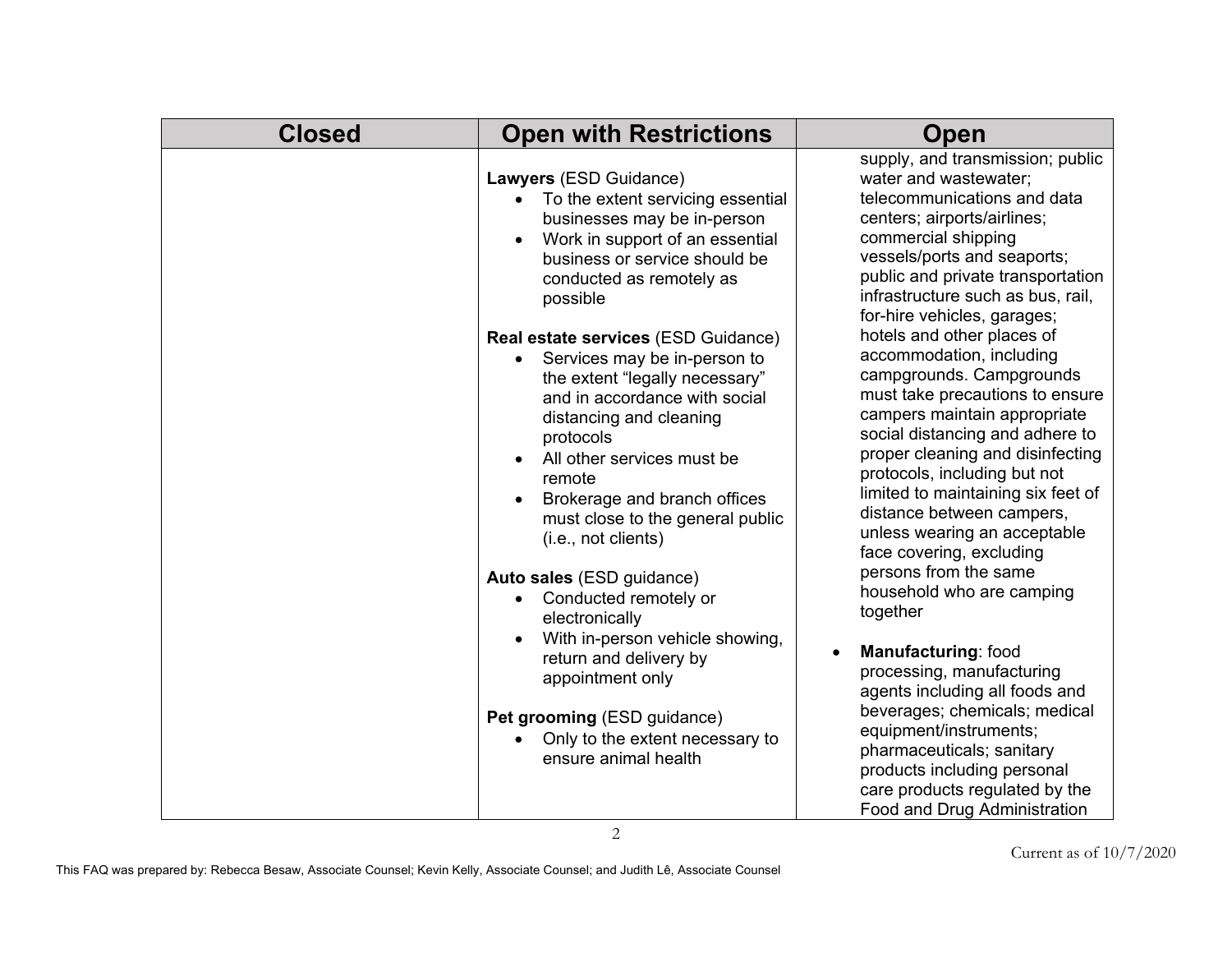| <b>Closed</b> | <b>Open with Restrictions</b> | <b>Open</b>                                                                                                                                                                                                                                                                                                                                                                                                                                                                                                                                           |
|---------------|-------------------------------|-------------------------------------------------------------------------------------------------------------------------------------------------------------------------------------------------------------------------------------------------------------------------------------------------------------------------------------------------------------------------------------------------------------------------------------------------------------------------------------------------------------------------------------------------------|
|               |                               | (FDA); telecommunications;<br>microelectronics/semi-<br>conductor; food-producing<br>agriculture/farms, household<br>paper products; defense<br>industry and the transportation<br>infrastructure; automobiles; any<br>parts or components necessary<br>for essential products that are<br>referenced within this guidance                                                                                                                                                                                                                            |
|               |                               | <b>Retail:</b> Grocery stores including<br>all food and beverage stores;<br>pharmacies; convenience<br>stores; farmer's markets; gas<br>stations; restaurants/bars (but<br>only for takeout/delivery);<br>hardware, appliance, and<br>building material stores; pet<br>food; telecommunications to<br>service existing customers and<br>accounts; all other retail may<br>operate for curbside pick-up or<br>delivery only with no customers<br>allowed within the<br>establishment and only one<br>employee physically present to<br>fulfill orders. |
|               |                               | Services: 2020 Census<br>operations and activities; Trash<br>and recycling collection,<br>processing, and disposal; mail<br>and shipping services;                                                                                                                                                                                                                                                                                                                                                                                                    |

3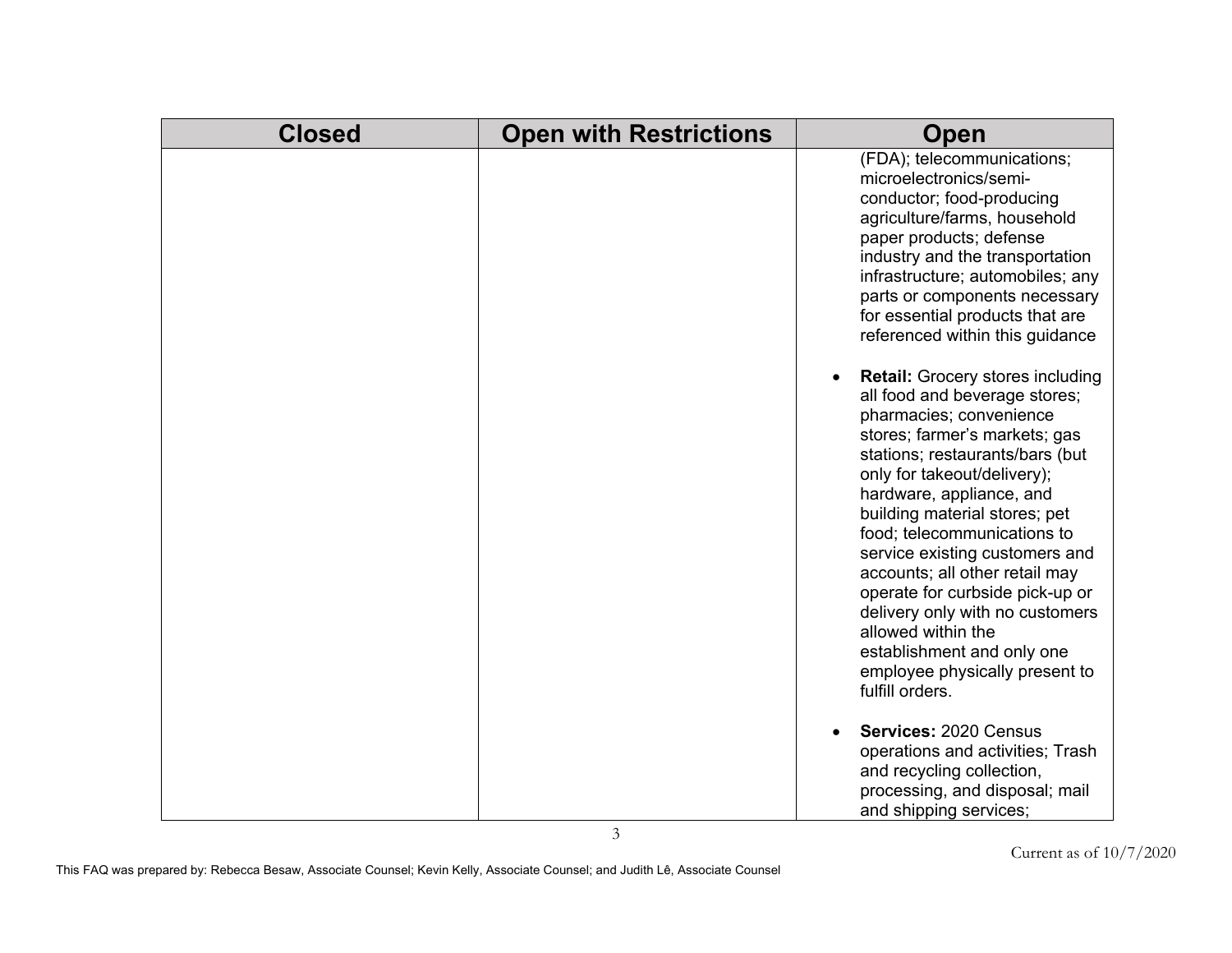| <b>Closed</b> | <b>Open with Restrictions</b> | Open                                                                                                                                                                                                                                                                                                                                                                                                                                                                                                                                                                                                                                                                                                                                                                                                                                                                                                                                                                                               |
|---------------|-------------------------------|----------------------------------------------------------------------------------------------------------------------------------------------------------------------------------------------------------------------------------------------------------------------------------------------------------------------------------------------------------------------------------------------------------------------------------------------------------------------------------------------------------------------------------------------------------------------------------------------------------------------------------------------------------------------------------------------------------------------------------------------------------------------------------------------------------------------------------------------------------------------------------------------------------------------------------------------------------------------------------------------------|
|               |                               | laundromats and other<br>clothing/fabric cleaning<br>services; building cleaning and<br>maintenance; child care<br>services; bicycle repair; auto<br>repair and maintenance;<br>automotive sales conducted<br>remotely or electronically, with<br>in-person vehicle showing,<br>return, and delivery by<br>appointment only;<br>warehouse/distribution and<br>fulfillment; funeral homes,<br>crematoriums and cemeteries;<br>storage for essential<br>businesses; maintenance for<br>the infrastructure of the facility<br>or to maintain or safeguard<br>materials or products therein;<br>animal shelters and animal care<br>including dog walking, animal<br>boarding and pet grooming but<br>only to the extent necessary to<br>ensure animal health; food and<br>non-food agriculture;<br>landscaping, gardening and<br>horticulture; designing, printing,<br>publishing and signage<br>companies to the extent that<br>they support essential<br>businesses or services<br><b>News media</b> |
|               |                               |                                                                                                                                                                                                                                                                                                                                                                                                                                                                                                                                                                                                                                                                                                                                                                                                                                                                                                                                                                                                    |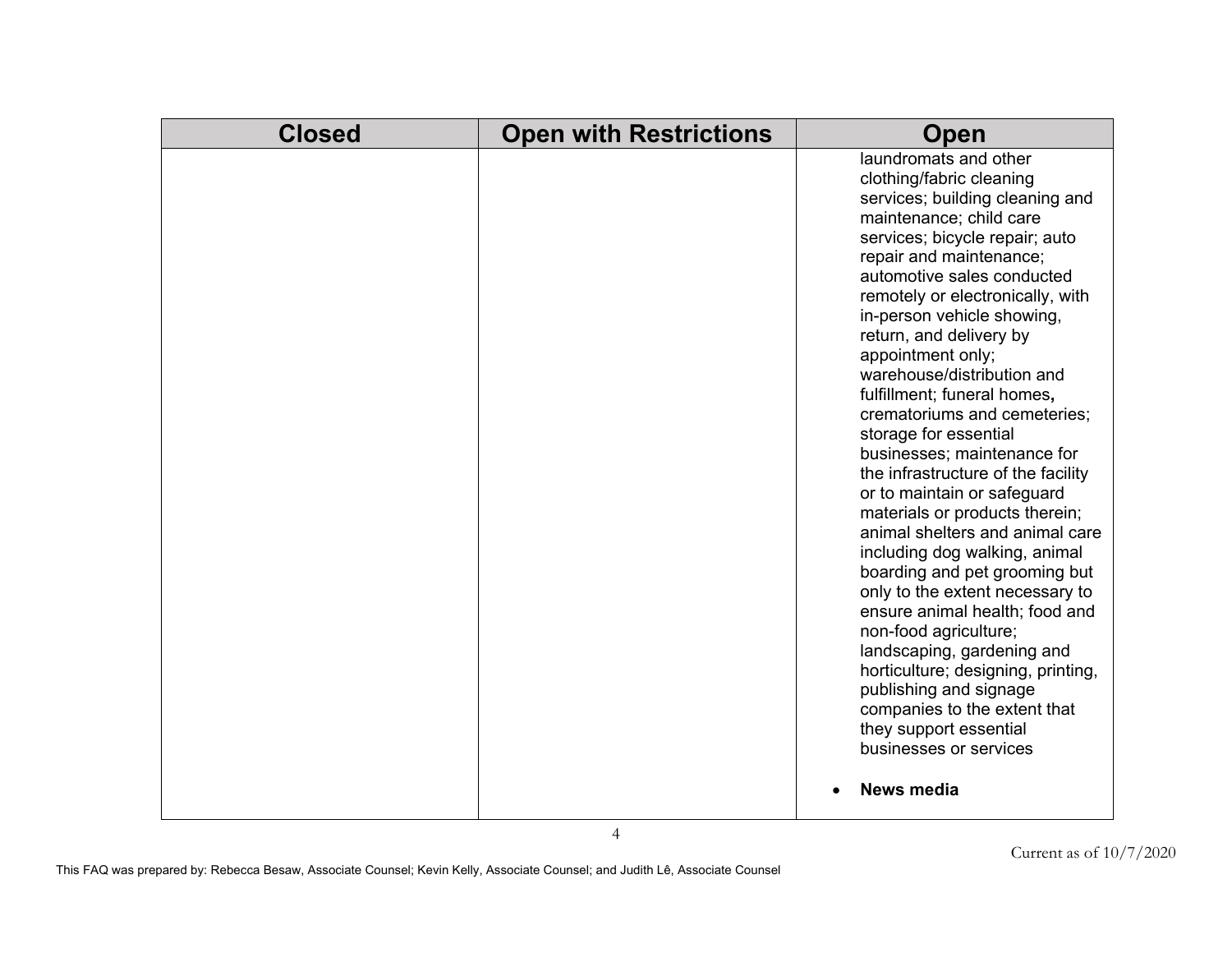| <b>Closed</b> | <b>Open with Restrictions</b> | Open                                                                                                                                                                                                                                                                                                                                                                                                                                                                                                                                                                          |
|---------------|-------------------------------|-------------------------------------------------------------------------------------------------------------------------------------------------------------------------------------------------------------------------------------------------------------------------------------------------------------------------------------------------------------------------------------------------------------------------------------------------------------------------------------------------------------------------------------------------------------------------------|
|               |                               | Certain office-based work,<br>$\bullet$<br>including financial services<br>and research: Banks or<br>lending institutions; insurance;<br>payroll; accounting; services<br>related to financial markets<br>except for debt collection;<br>higher education research;<br>other office-based work not<br>specified here may operate<br>remotely                                                                                                                                                                                                                                  |
|               |                               | <b>Providers of basic</b><br>necessities to economically<br>disadvantaged populations:<br>homeless shelters and<br>congregate care facilities; food<br>banks; human services<br>providers whose function<br>includes the direct care<br>of patients in state-licensed or<br>funded voluntary programs; the<br>care, protection, custody and<br>oversight of individuals both in<br>the community and in state-<br>licensed residential facilities;<br>those operating community<br>shelters and other critical<br>human services agencies<br>providing direct care or support |
|               | 5                             | <b>Defense:</b> Defense and national<br>security-related operations<br>supporting the U.S.                                                                                                                                                                                                                                                                                                                                                                                                                                                                                    |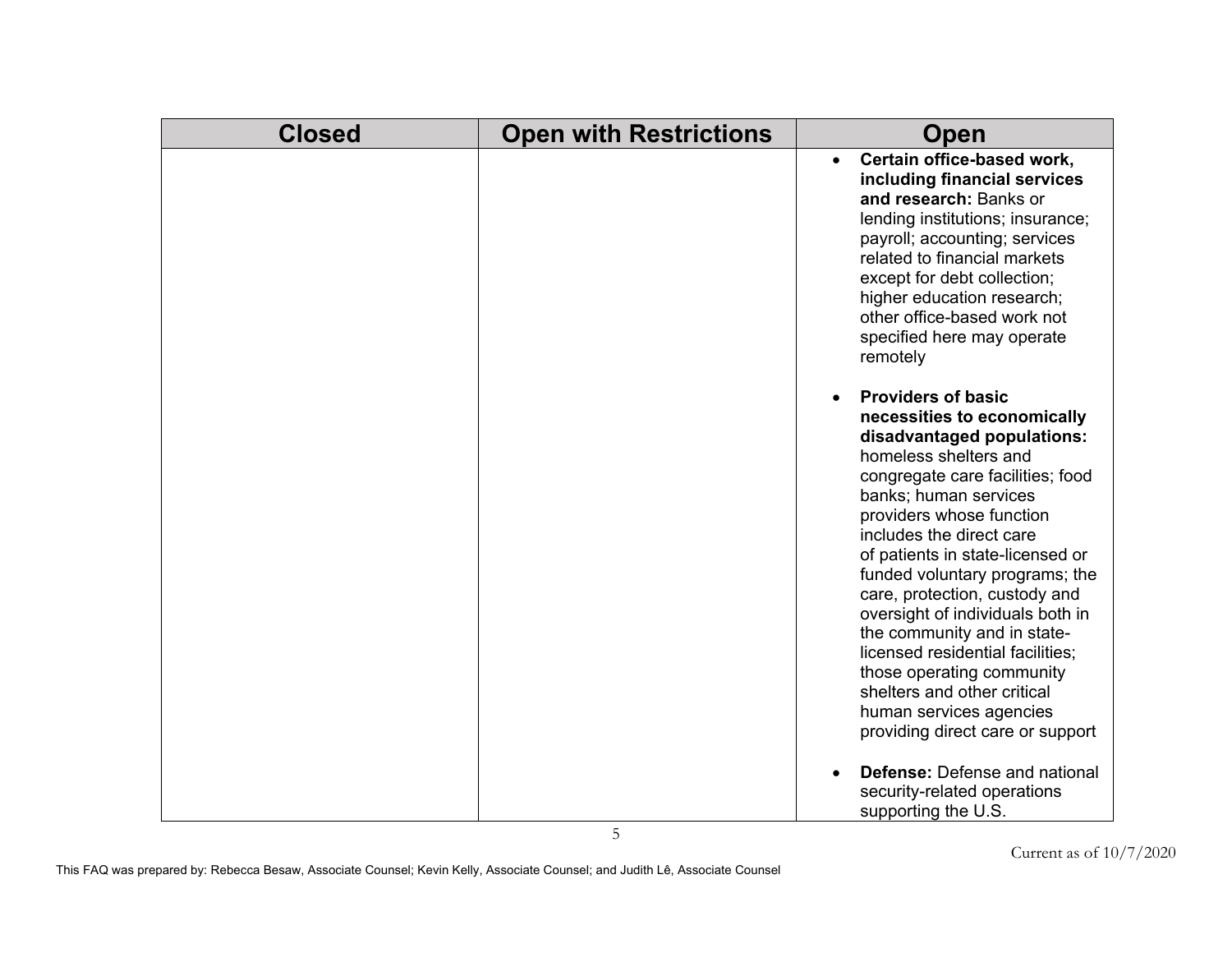| <b>Closed</b> | <b>Open with Restrictions</b> | Open                                                                                                                                                                                                                                                                                                                                                                                                                                                                                                                   |
|---------------|-------------------------------|------------------------------------------------------------------------------------------------------------------------------------------------------------------------------------------------------------------------------------------------------------------------------------------------------------------------------------------------------------------------------------------------------------------------------------------------------------------------------------------------------------------------|
|               |                               | Government or a contractor to<br>the U.S. Government<br>Services necessary to<br>maintain the safety,<br>sanitation and essential<br>operations of residences or<br>other businesses: Law<br>enforcement, including<br>corrections and community<br>supervision; fire prevention and<br>response; building code<br>enforcement; security;<br>emergency management and<br>response, EMS and 911<br>dispatch; building cleaners or<br>janitors; general and<br>specialized maintenance<br>whether employed by the entity |
|               |                               | directly or a vendor including<br>but not limited to HVAC and<br>pool maintenance; automotive<br>repair; cleaning, disinfection,<br>and sanitation services;<br>occupational safety and health<br>professionals; residential and<br>commercial moving services                                                                                                                                                                                                                                                         |
|               |                               | <b>Vendors that provide</b><br>essential services or<br>products, including logistics<br>and technology support, child<br>care and services including<br>but not limited to: logistics;                                                                                                                                                                                                                                                                                                                                |

6